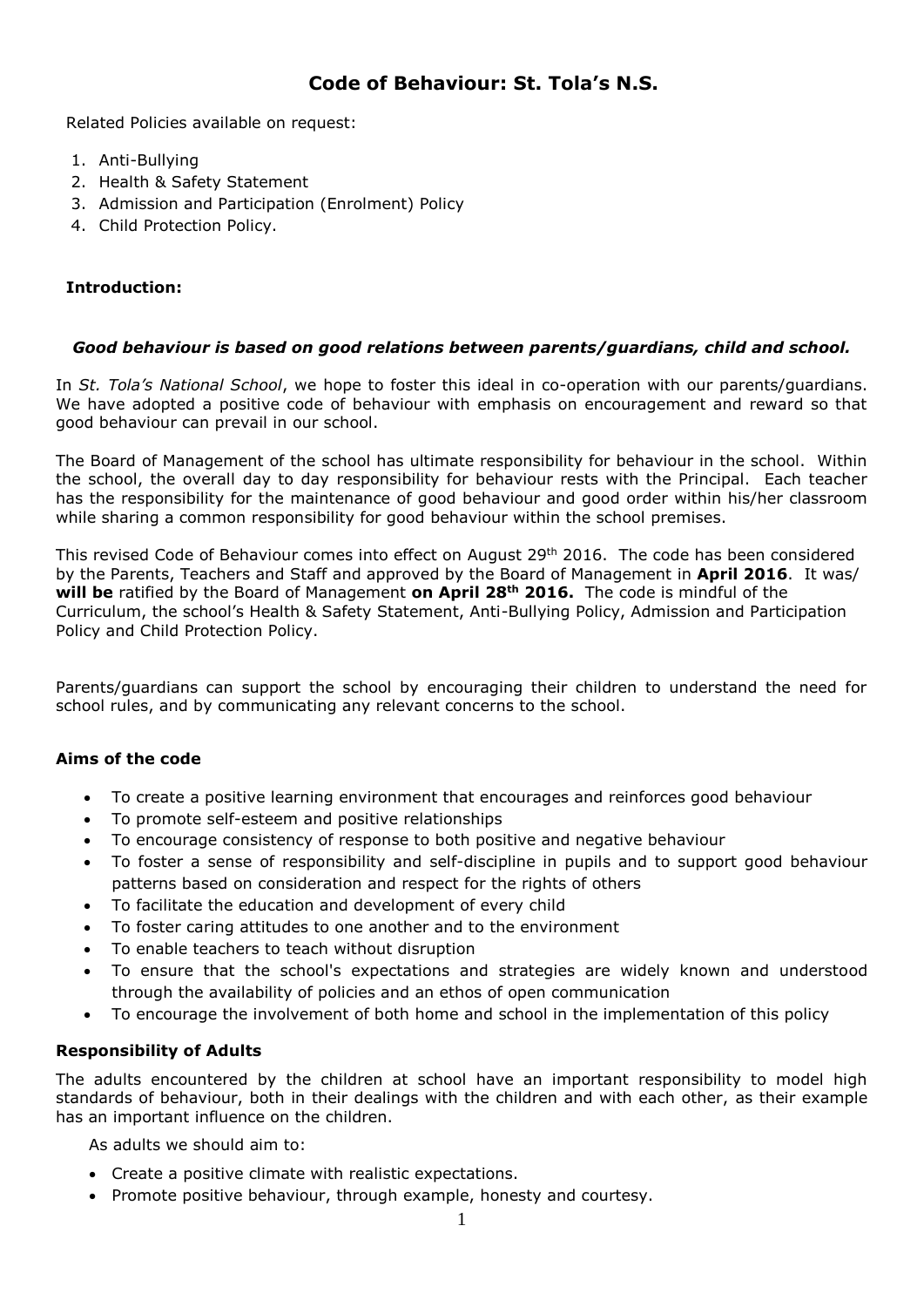- Provide a caring and effective learning environment.
- Encourage relationships based on kindness, respect and understanding of the needs of others.
- Ensure fair treatment for all regardless of age, gender, race, ability and disability.
- Show appreciation of the efforts and contribution of all.
- To discourage physical aggression and encourage *'Kind Hands, Kind Words, Kind Feet'.*

## **A Code of Conduct for staff, pupils and volunteers ensures that the rights of all are upheld.**

## **School Rules**

- 1. We show respect for self and others
- 2. We show respect for our own property and the property of others
- 3. We show respect other students and their learning
- 4. We are kind and willing to help others
- 5. WE follow instructions from staff immediately
- 6. We walk quietly in the school building
- 7. We show courtesy and good manners
- 8. We try to use respectful ways of resolving difficulties and conflict
- 9. We ask permission to leave the classroom/school.
- 10. We do our best in class
- 11. We take responsibility for your own work
- 12. We wear the appropriate uniform.
- 13. We follow our Healthy Eating Policy.

## *These can be summed up as 6 Golden Rules:*

- 1. We listen. We don't interrupt.
- 2. We are gentle. We don't hurt others.
- 3. We are honest. We tell the truth.
- 4. We are kind.
- 5. We work hard. We don't waste time.
- 6. We look after property. We don't damage things.

These 6 "Golden Rules" will be the main ones used for infant classes. Rules apply during school-time and during all school related activities.

## **Class Rules**

At the beginning of each academic year, the class teacher will draft a list of class rules with the children, based closely on the "Golden Rules". Class rules will be kept to a minimum and are devised with regard for the health, safety and welfare of all members of the school community. Where possible they emphasise positive behaviour (e.g. 'Walk' and not,'Don't run'). Rules will be applied in a fair and consistent manner, with due regard to the age of the pupils and to individual difference. Where difficulties arise, parents will be contacted at an early stage.

## **Discipline for Learning (DFL)**

In our school, we have a positive approach to teaching and learning. Positive rules for behaviour in class and out of class are learned by pupils (as stated above) at the beginning of their school year. Discipline for learning is fostered through pupil's on-going knowledge, awareness and experience of the Code of Discipline and the respect for all ethos and are thus motivated to keep these rules.

We have many ways of recognizing good behaviour and effect including awards, stamps, positive cards, smiles, positive comments and notes in the journal. Good behaviour and achievement will be recognised. Consistent positive influences are the key to success in our school.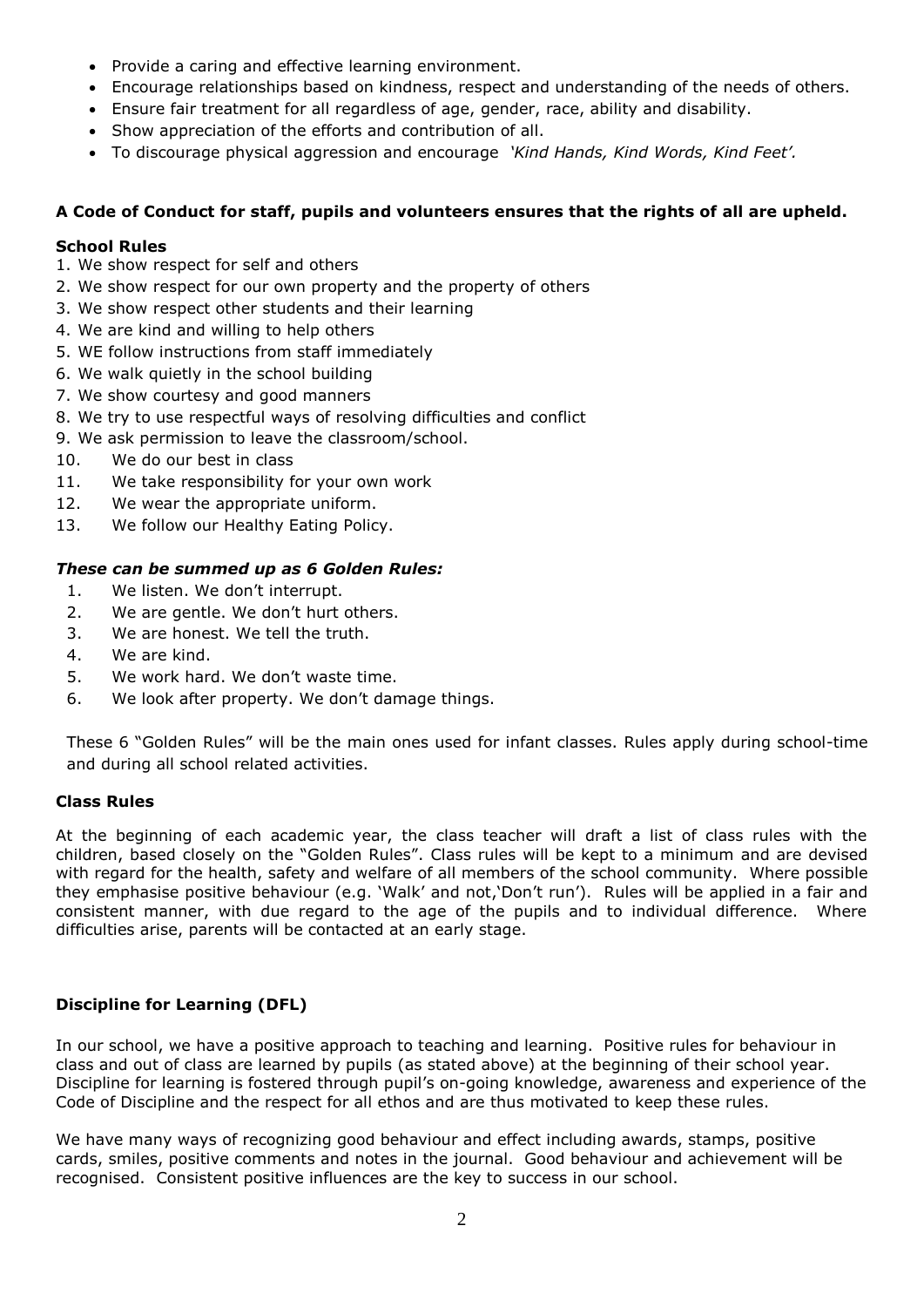## **Incentives/Reward System**

Part of the vision of *St. Tola's National School* is to help children achieve their personal best and thus prepare them for further education, life and work. We recognise that there are many different forms of intelligence and similarly that children use a variety of approaches to solve problems. Our reward system seeks to provide encouragement to all children of all abilities and talents. Children will be encouraged, praised and listened to by adults in the school. Praise is earned by the maintenance of good standards as well as by particularly noteworthy personal achievements. Rates of praise for behaviour should be as high as for work.

The following are some samples of how praise might be given:

- A quiet word or gesture to show approval
- A comment in a pupil's copy or homework journal
- A visit to another member of Staff or to the Principal for commendation
- A word of praise in front of a group or class
- Delegating some special responsibility or privilege
- A mention to parent, written or verbal communication
- 'Bualadh Bos' in class or special mention at assembly.

#### **Unacceptable Behaviour**

Three levels of misbehaviour are recognised: Minor, Serious and Gross. All everyday instances of a minor nature are dealt with by the class teacher, or the supervising teacher at break-times. In cases of repeated serious misbehaviour or single instances of gross misbehaviour parents will be involved at an early stage and invited to meet the teacher and/or the principal to discuss their child's behaviour.

Examples of minor misbehaviour include:

- Not wearing appropriate uniform; bringing in chewing-gum
- Not following instructions.

Examples of serious misbehaviour include:

- Behaviour that is hurtful (including bullying, harassment, discrimination and victimisation)
- Behaviour that interferes with teaching and learning
- Threats or physical hurt to another person
- Damage to property
- Theft
- Bringing electronic equipment or mobile-phones to school
- Bringing dangerous equipment to school
- Leaving school/school activities without permission.

Examples of gross misbehaviour include:

- Assault on a teacher or pupil
- Serious Theft
- Serious Damage to property
- Serious bullying
- Carrying drugs, alcohol, cigarettes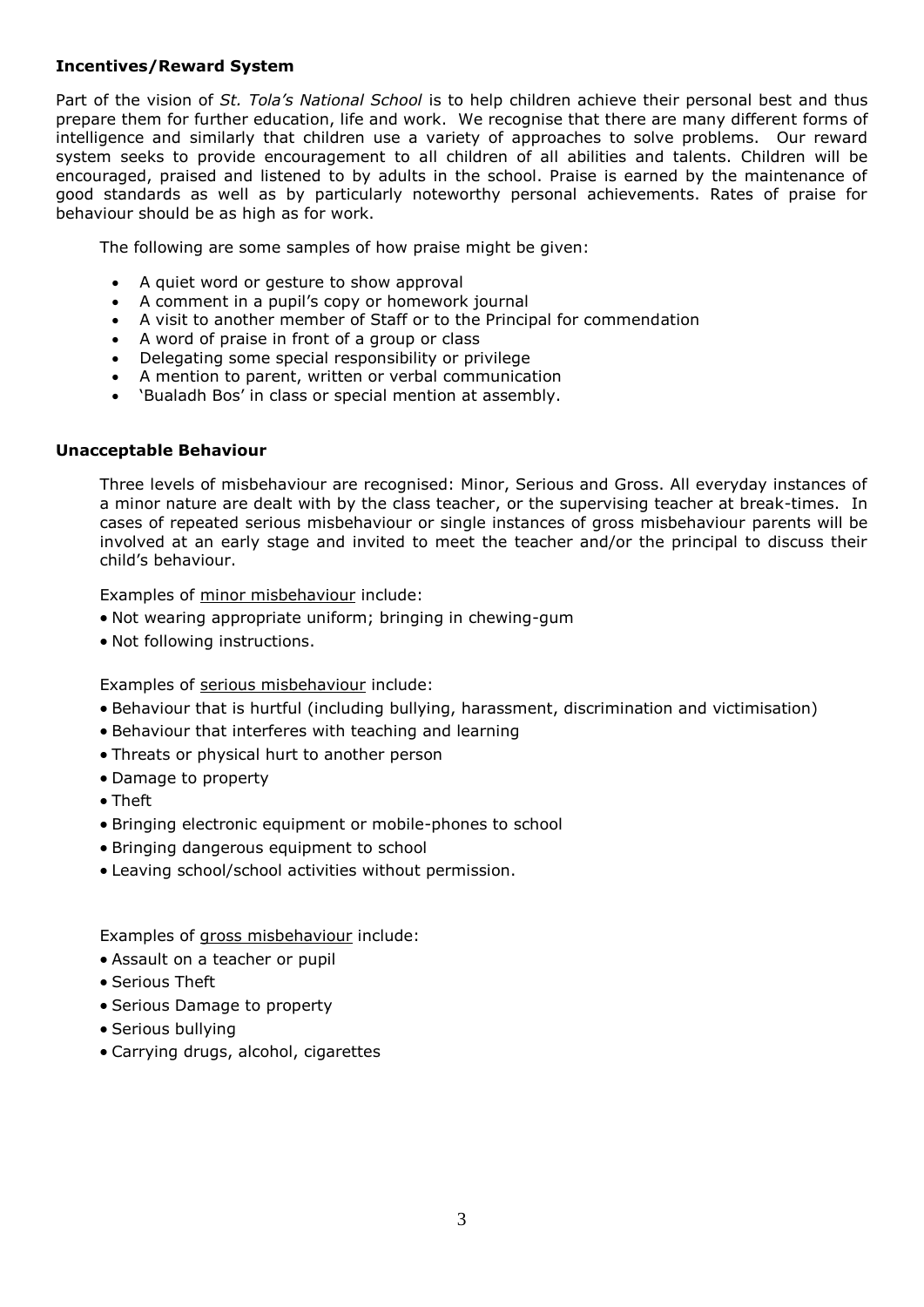# **School Policy on Bullying: St. Tola's N.S. is a Bully-free Zone**

Bullying is repeated aggression, verbal, psychological or physical conducted by an individual or group against others.

- PHYSICAL: includes pushing, shoving, punching, kicking, poking, tripping, etc.
- VERBAL: name calling which hurts, insults or humiliates.

 PSYCHOLOGICAL: threats or persistent hurtful remarks regarding sensitive areas e.g. appearance, dress, progress, colour, culture and disability. Isolating or shunning a child. Threats to extort money or possessions. "Cyber/text" bullying.

The school takes particular care to intervene early in responding to the needs, fears or anxieties of individual members in a sensitive manner.

## **Indications of Bullying / Behaviour:**

- Anxiety about travelling to/from school
- Unwillingness to go to school
- Deterioration in educational performance
- Pattern of physical illnesses
- Unexplained changes in either mood/behaviour
- Visible signs of anxiety/distress
- Possessions missing
- Increased requests for money
- Unexplained bruising
- Reluctance and/or refusal to say what is troubling him/her

## **Procedures for investigating and dealing with bullying:**

- Calm, unemotional problem-solving approach
- Incidents best investigated outside the classroom situation
- Teacher should speak separately to the pupils involved
- Answers should be sought to questions of What, Where, When, Who and Why
- Members of a gang should be met individually and as a group
- Meet parents of parties involved

#### **Procedures for noting and reporting incidents:**

- All reports of bullying should be noted, investigated and dealt with by the class teacher so that pupils will gain confidence in telling. A special incident book will be kept in the office for this purpose only
- Serious cases should be referred immediately to the Deputy Principal and then to the Principal
- Parents should be informed by the Deputy Principal/Principal earlier rather than later
- Parents must be informed of the appropriate person to whom they can make their enquiries regarding bullying
- Pupils must understand that reporting is not 'telling tales'
- Individual teachers should record and take appropriate measures in accordance with policy
- Non-teaching staff should be encouraged to report incidents. Discretion is important

#### **Programme for work with pupils: Anti-Bullying**

Learning strategies should allow for the enhancement of each pupil's self-worth - Cf. Stay Safe Lessons

Issues in relation to Bullying are explored continually during SPHE lessons and using Circle Time, Drama etc.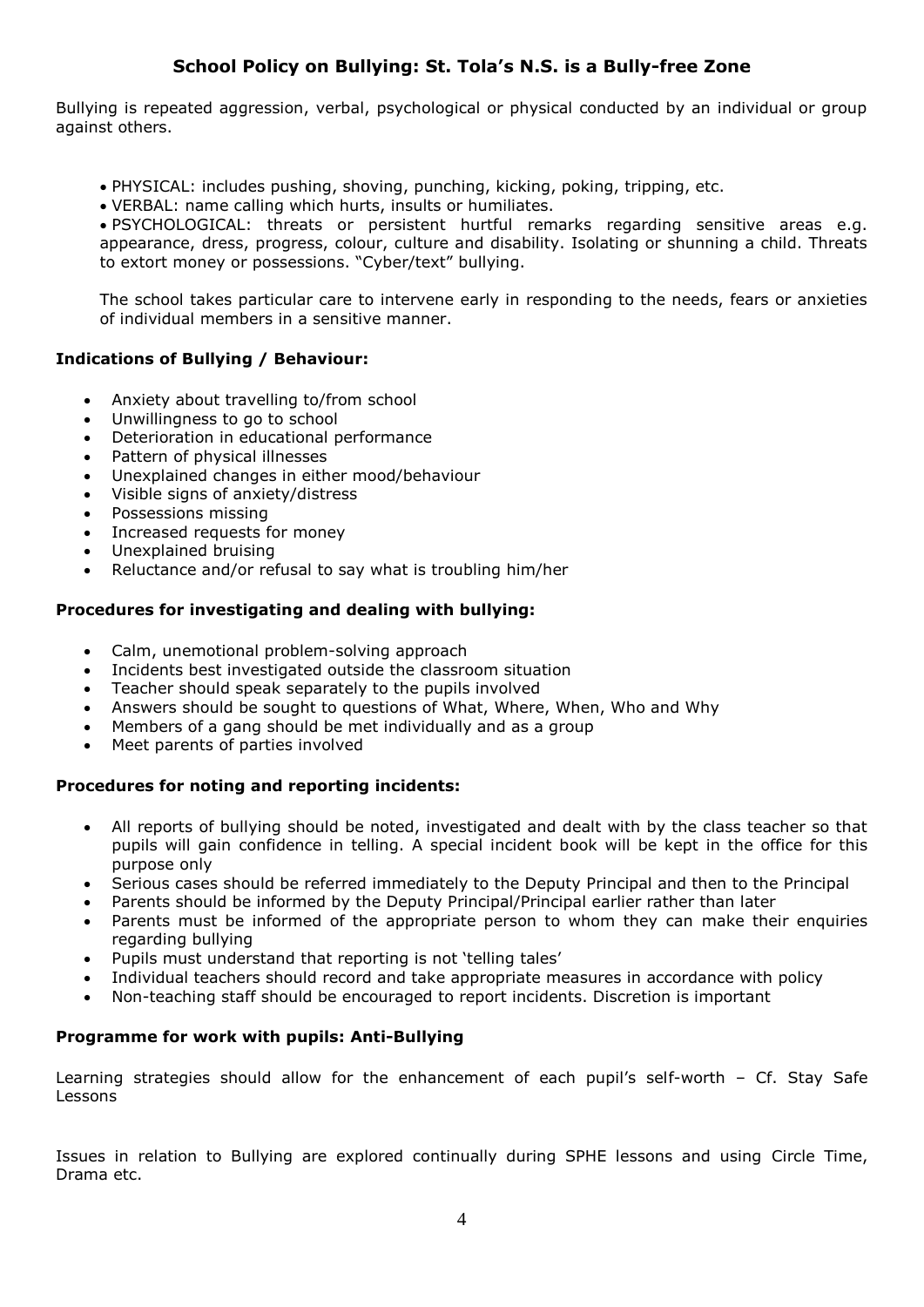*Should a parent/guardian have any concerns which need to be discussed with a teacher, all staff members are more than willing to facilitate a meeting, made through the proper channels i.e. a phone call to the office, or a note to the class teacher to arrange a convenient time for both parties. The first person to be informed should be the class teacher.* 

This arrangement ensures that all concerns are dealt with in a dignified, meaningful manner, without infringing on valuable teaching time.

Isolated incidents of aggressive behaviour, while not to be condoned, cannot be described as bullying.

Incidents of bullying will be dealt with in the same manner as breaches of discipline – already outlined in our Code of Behaviour.

*In the case where a parent reports a bullying incident, the school reserves the right to inform the relevant parties of the identity of the person making the complaint, when this is deemed necessary.* 

## **Sanctions:**

The *purpose of a sanction* is to bring about a change in behaviour by:

- helping students to learn that their behaviour is unacceptable
- helping them to recognise the effect of their actions and behaviour on others
- helping students (in ways appropriate to their age and development) to understand that they have choices about their own behaviour and that all choices have consequences
- helping them to learn to take responsibility for their behaviour.

## *A sanction may also:*

- reinforce the boundaries set out in the code of behaviour
- signal to other students and to staff that their wellbeing is being protected.

In instances of more serious breaches of school standards, *sanctions may be needed* to:

- prevent serious disruption of teaching and learning
- keep the student, or other students or adults, safe.

The following steps will be taken when a child behaves inappropriately. The list is by no means exhaustive. Teachers may put in place alternative measures bearing in mind the circumstances involved. The aim of any sanction is to prevent the behaviour occurring again and if necessary to help the pupil devise strategies for this.

- 1. Reasoning with pupil
- 2. Verbal reprimand including advice on how to improve
- 3. Temporary separation from peers within class and/or temporary removal to another class
- 4. Prescribing extra work/ writing out the story of what happened
- 5. Loss of privileges
- 6. Remaining in during break
- 7. Communication with parents
- 8. Referral to Principal
- 9. Principal communicating with parents
- 10. Exclusion (Suspension or Expulsion) from school (in accordance with Rule 130 of the Rules for National Schools as amended by circular and Education Welfare Act 2000)

Usually sanctions will relate as closely as possible to the behaviour.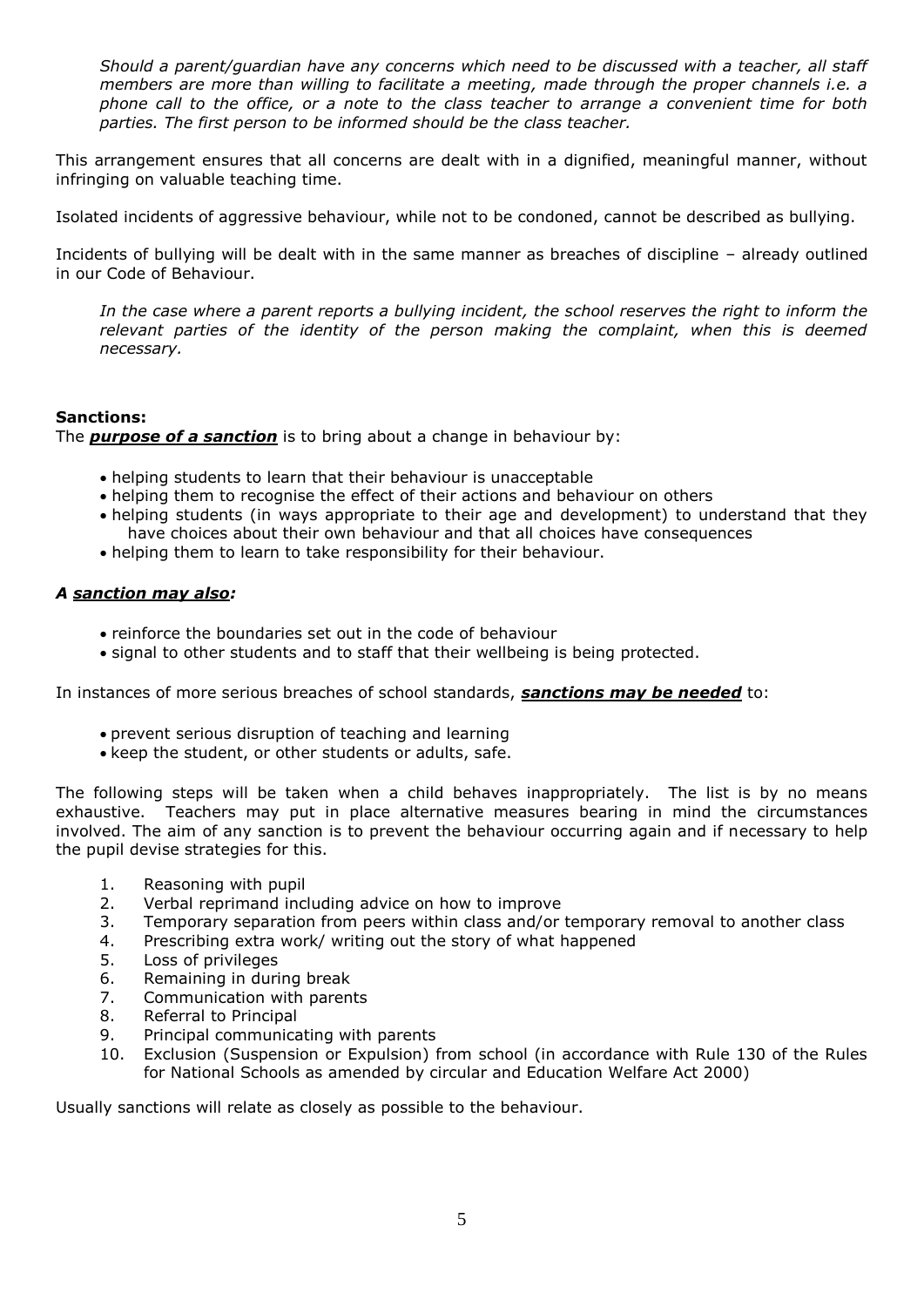#### **Suspension and Expulsion**

Before serious sanctions such as suspension or expulsion are used, the normal channels of communication between school and parents will be utilised. Communication with parents may be verbal or by letter depending on the circumstances.

For gross misbehaviour or repeated instances of serious misbehaviour suspension may be considered. Parents concerned will be invited to come to the school to discuss their child's case. Aggressive, threatening or violent behaviour towards a teacher or pupil will be regarded as serious or gross misbehaviour.

Where there are repeated instances of serious misbehaviour, the Chairperson of the Board of Management will be informed and the parents will be requested in writing to attend at the school to meet the Chairperson and the principal. If the parents do not give an undertaking that the pupil will behave in an acceptable manner in the future the pupil may be suspended for a period. Prior to suspension, where possible, the Principal may review the case in consultation with teachers and other members of the school community involved, with due regard to records of previous misbehaviours, their pattern and context, sanctions and other interventions used and their outcomes and any relevant medical information. Suspension will be in accordance with the Rules for National Schools and the Education Welfare Act 2000.

In the case of gross misbehaviour, where it is necessary to ensure that order and discipline are maintained and to secure the safety of the pupils, the Board may authorise the Chairperson or Principal to sanction an immediate suspension for a period not exceeding three school days, pending a discussion of the matter with the parents.

## **Suspension**

This procedure is used in the case of gross misbehaviour and or health & safety grounds:

- a) If there is a single incident of gross misbehaviour the Principal requests a meeting with the parents. If considered warranted the Principal reserves the right to suspend the pupil for 3 days initially. This power of suspension is delegated to the principal by the school Board of Management.
- b) In certain circumstances the Principal with the approval of their Chairperson of the BoM may suspend a pupil for 5 school days
- c) A meeting of the BoM may authorise further suspension up to a maximum of 10 days. Suspension will be in accordance with Section 23 of the Education Welfare Act 2000.

#### **Appeal**

Parents of a pupil who has been suspended for 20 school days or more are entitled under Section 29 of the Education Act 1998 to appeal such a suspension.

#### **Expulsion**

This procedure may be considered in an extreme case, in accordance with Section 23 of the Education Welfare Act 2000.

## **Grounds for Expulsion**

- Behaviour is persistent cause of significant disruption to the learning of others or to the teaching process
- Continued presence of pupil constitutes a real and significant threat to safety
- Pupil responsible for serious damage to property.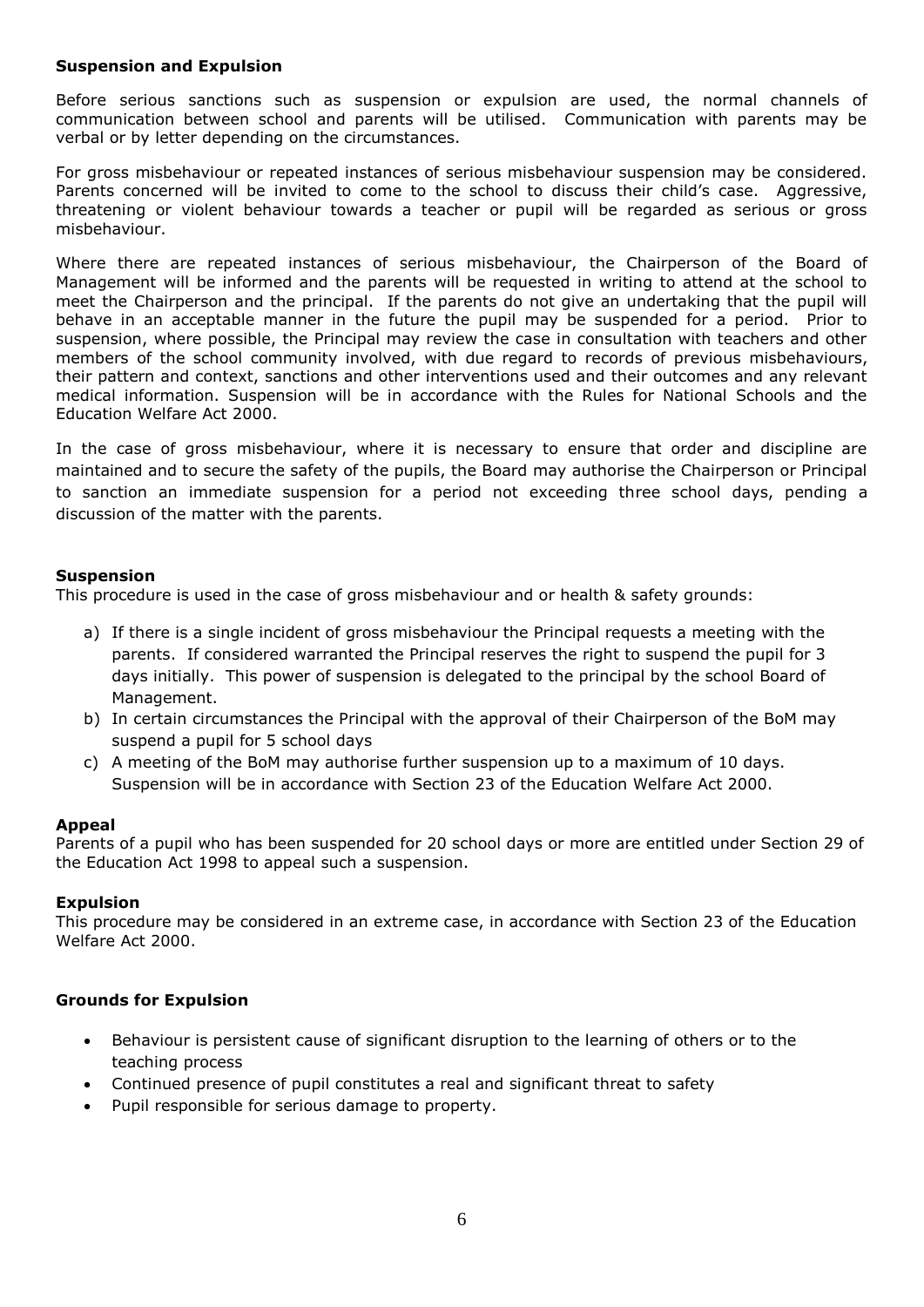## **Automatic Expulsion**

BoM may sanction automatic expulsion for certain prescribed behaviours:

- 1. Sexual Assault
- 2. Possession of illegal drugs
- 3. Supplying illegal drugs to other pupils in the school
- 4. Actual violence or physical assault
- 5. Serious threat of violence against another pupil or member of staff.

## **Procedures in Respect to Expulsion**

- 1. Detail investigation by school principal
- 2. Recommendation by principal to BoM
- 3. BoM considers Principals recommendation and holds hearing
- 4. BoM decision, is expulsion appropriate? If BoM recommends expulsion, the BoM will propose a date which will allow a 20-day cooling off period
- 5. Education Welfare Officer is informed of proposal to expel pupil and effective date of that proposal
- 6. Parents of the pupil are informed of rights to invoke a Section 29 appeal under the Education Act 1998
- 7. Education Welfare Officer arranges consultations
- 8. Confirmation of decision.

As stated, expulsion may be considered in an extreme case, in accordance with the Rule for National Schools and the Education Welfare Act 2000. Before suspending or expelling a pupil, the Board shall notify the Education Welfare Officer in writing in accordance with Section 24 of the Education Welfare Act.

## **Removal of Suspension (Reinstatement)**

Following or during a period of suspension, the parent/s may apply to have the pupil reinstated to the school. The parent/s must give a satisfactory undertaking that a suspended pupil will behave in accordance with the school code and the Principal must be satisfied that the pupil's reinstatement will not constitute a risk to the pupil's own safety or that of the other pupils or staff. The Principal will facilitate the preparation of a behaviour plan for the pupil if required and will re-admit the pupil formally to the class.

#### **Children with Special Needs**

All children are required to comply with the code of behaviour. However the school recognises that children with special needs may require assistance in understanding certain rules. Specialised behaviour plans will be put in place in consultation with parents and the class teacher, learning support/ resource teacher, and or principal will work closely with home to ensure that optimal support is given. Cognitive development will be taken into account at all times. Professional advice from psychological assessments will be invaluable.

The children in the class or school may be taught strategies to assist a pupil with special needs adhere to the rules and thus provide peer support. This will be done in a supportive and safe way, acknowledging and respecting the difference in all individuals.

#### **Communicating with Parents**

Communicating with parents is central to maintaining a positive approach to dealing with children. Parents and teachers should develop a joint strategy to address specific difficulties, in addition to sharing a broader philosophy which can be implemented at home and in school.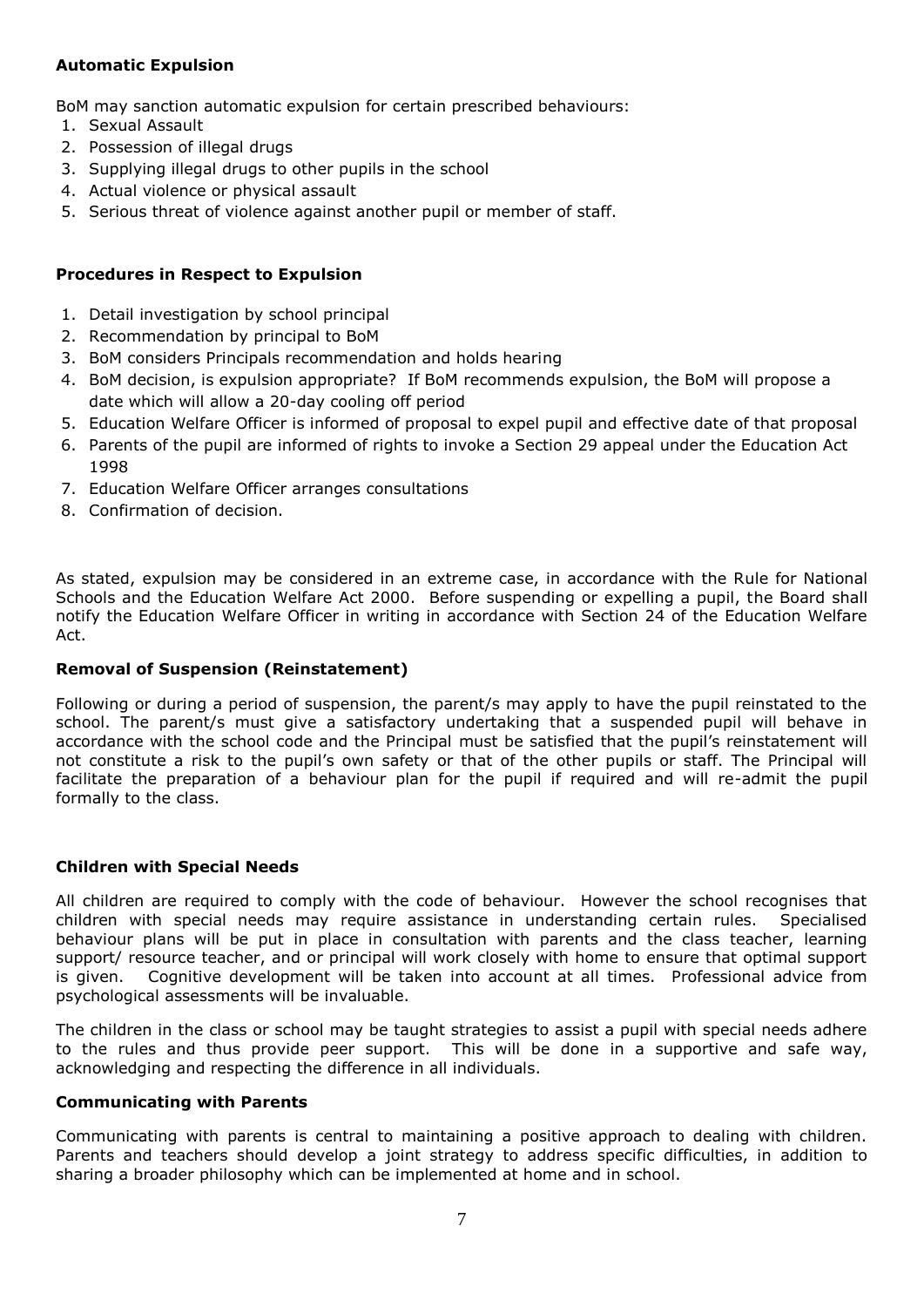A high level of co-operation and open communication is seen as an important factor encouraging positive behaviour in the school. Structures and channels designed to maintain a high level of communication among staff and between staff, pupils and parents have been established and are being reviewed regularly.

Parents are encouraged to talk in confidence to teachers about any significant developments in a child's life (in the past or present), which may affect the child's behaviour.

The following methods of communication are to be used within the school:

- Informal/formal parent/teacher
- Through children's homework journal (infants do not have a homework journal, please check bags for notes)
- Letters/notes from school to home and from home to school
- School notice board
- Newsletters/school web-site/e-mails
- TextaParent service.

## **Attendance/Education Welfare Act**

Under the Education Welfare Act 200, absences or lateness must be explained by a brief note written in school journal and signed by parent. Absences of 20 days or more must be referred by the school to Education Welfare Services - TUSLA.

When a pupil has to leave school early (i.e. before 3.10pm) a note from parents must be brought to the class teacher stating the time at which the pupil is to leave and the reason for leaving. Children should only be withdrawn from school in exceptional circumstances (e.g. Medical appointment, other appointment that cannot be facilitated outside school hours). The Education Welfare Officer, TUSLA is available to support parents with attendance issues. Contact details are available from the school.

Children with hospital or dental appointments on an ongoing basis should give a copy of appointments to office secretary. Parents/Guardians must sign out pupils who are collected early from school. Daily attendance and punctuality are required from pupils. School opens to receive pupils at 9.20am each morning. After a pupil has been absent, a note from the parents must always be brought to the class teacher upon the pupil's return to school. An attendance review by school management occurs monthly concerns about individual children's absence from school is noted and recorded. Please refer to School Attendance Policy.

#### **Clár ama na Scoile:**

The school opening times are as follows:

- Assembly in Yard: 9.20am
- School begins: 9.30am
- School Closes: Infants 2.10pm &  $1<sup>st</sup>$  6<sup>th</sup> Classes 3.10pm

#### **Homework:**

It is the policy of the school to assign homework from Monday – Thursday inclusive each day. Parents are strongly advised to take an active interest in their child's homework (supervise and check) and to sign their homework journal each night (ensuring that it is done).

The time taken for homework will vary from child to child, but should in most cases take less than 30 minutes for junior classes and between 30 minutes and one hour in senior classes. Homework is recorded in the pupil's journal. Parents should sign the homework journal to confirm that the work has been fully attempted.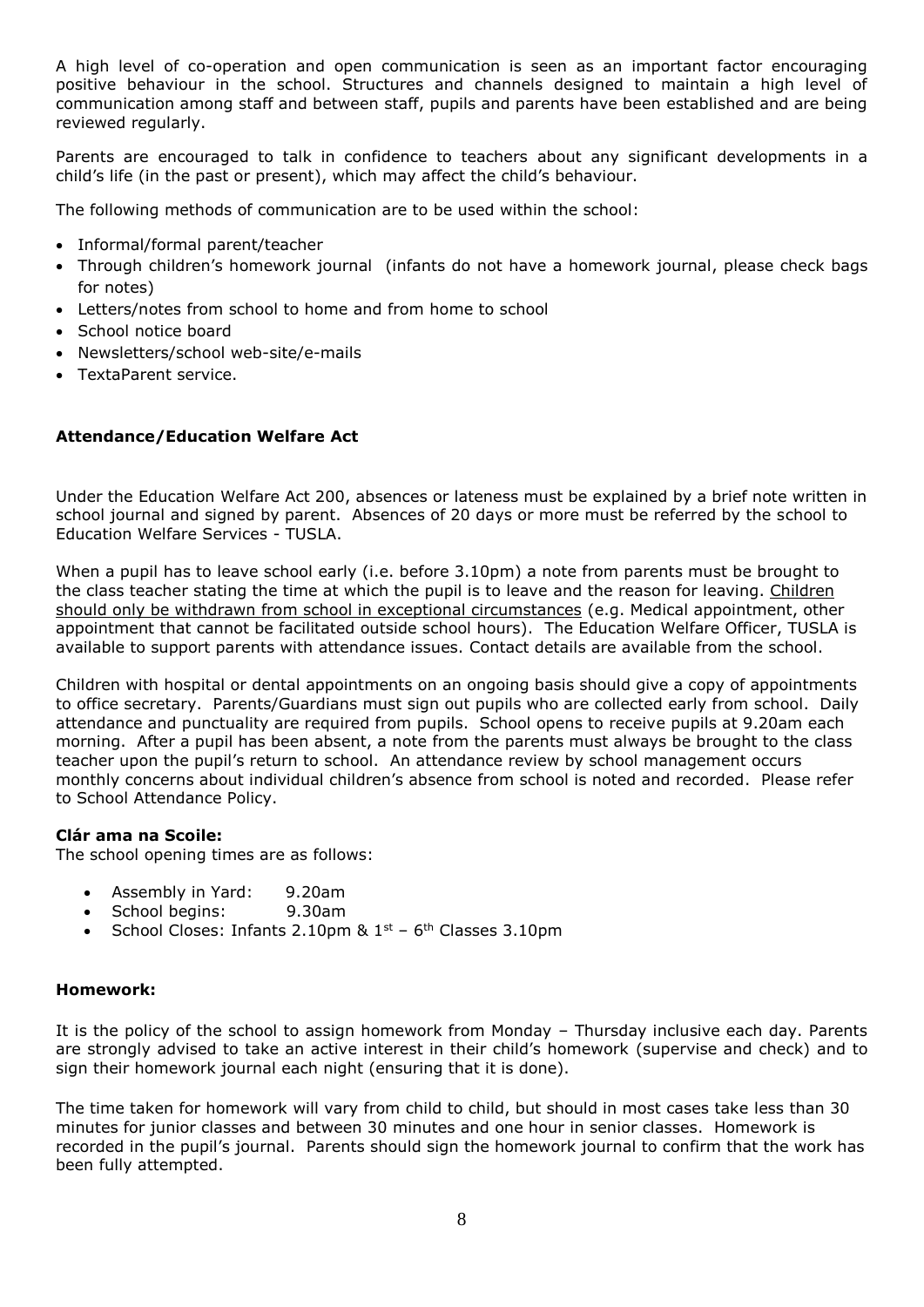If for some reason homework (or part of it) cannot be completed, parents are asked to note this in the homework journal. Children can be asked to complete this work at break time (this is not a sanction or punishment) so as to be prepared for follow-on class work e.g. reading so that they can continue with the next reading section with their group later that day.

Homework is not given at weekends. Written work must be done neatly and carefully. Graffiti on textbooks and copy books is not permitted. Please refer to the school Homework Policy for further information.

## **Jewellery**

Students are permitted to wear stud earrings and watch only. Boys are not permitted to wear earrings for safety reasons.

## **Mobile phones/IPods/Electronic Games**

Mobile phones, IPods and electronic games in school is strictly forbidden. Any infringement of this rule will involve the confiscation of the phone and any other electronic equipment and will only be returned to the parent or guardian of the pupil.

## **School Uniform**

All pupils must wear the correct and full school uniform each day.

## **School journal**

The school journal is an important communication tool between parents and the school. Please read and sign the journal each night. Please ensure the personal information page is your school journal is completed. Please ensure that new phone numbers are updated as soon as in use.

# **Code of Conduct for Parents**

In keeping with fostering and encouraging a respectful working relationship between all parties, parents are expected to:

- Ensure their children attend school and are punctual
- Equip pupils with appropriate school materials, a sufficient healthy lunch and full uniform
- Be courteous towards pupils and staff
- Make an appointment to meet with a teacher/the Principal through the office or directly with the class teacher
- Respect school property and encourage their children to do the same
- Label pupils coats and other personal property
- Strictly supervise pre-school children, when in the school.

As the Board of Management is responsible for the Health & Safety of all staff and students, parents are requested not to approach or reprimand another person's child on the school premises.